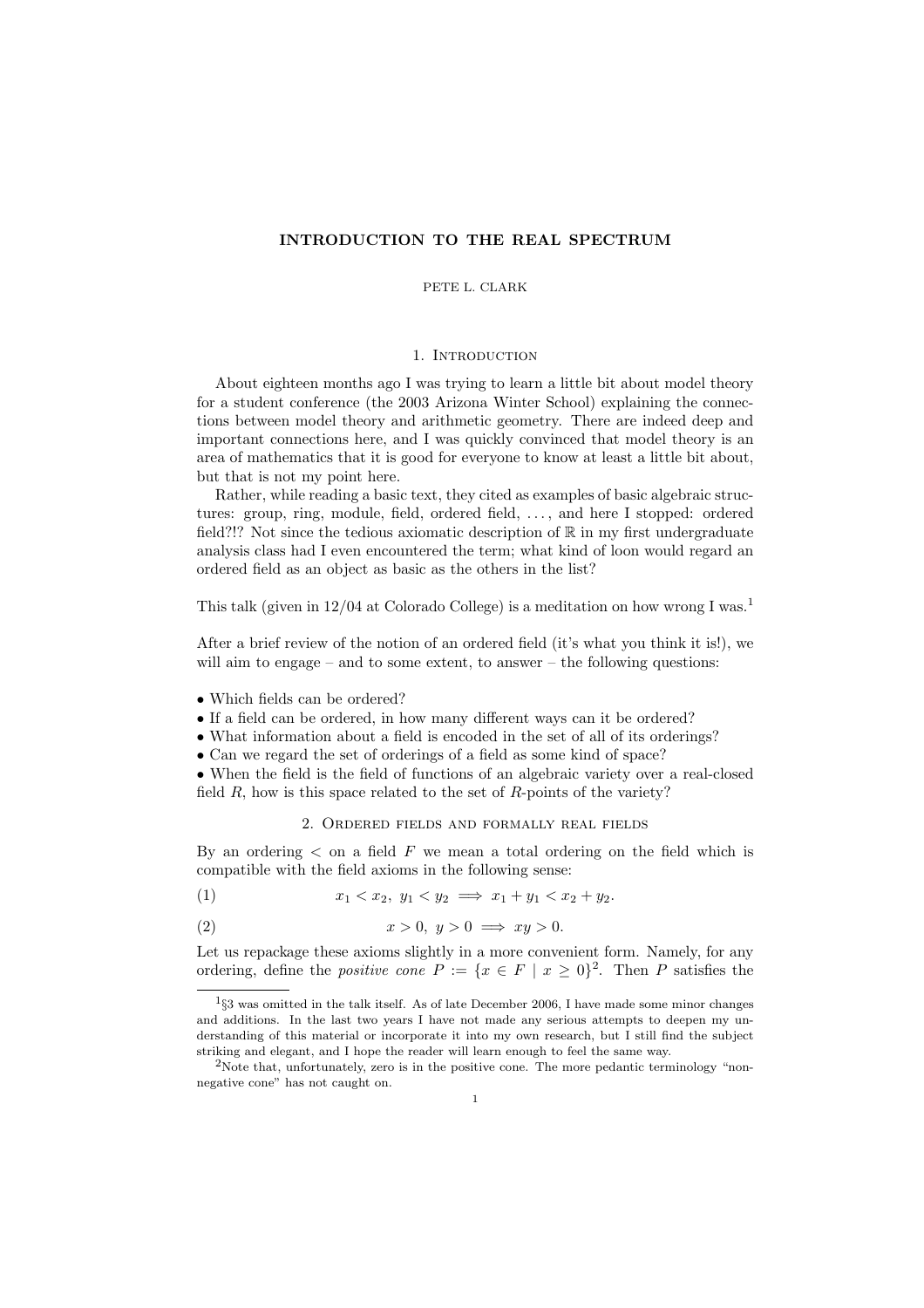#### 2 PETE L. CLARK

following properties (here we use that for a subset  $S \subset F$ ,  $-S = \{-s \mid s \in S\}$ ):

(a)  $P + P \subset P$ . (b)  $P \cdot P \subset P$ . (c)  $P \cup (-P) = F$ . (d)  $P \cap (-P) = 0.$ 

Remark: In the presence of (a) and (b), (d) is equivalent to  $P \cap (-P) \neq F$  and also to  $-1 \not\in P \cap (-P)$ .

Conversely, it is immediate to check that starting with a subset  $P \subset F$  satisfying the given properties, one gets an ordering by decreeing  $x < y$  iff  $y - x \in P$ . In the sequel, we will allow ourselves to do something that the analytic philosophers would not like, namely we will call P itself an ordering.

Note that  $1 \in P$ : indeed exactly one of 1 and  $-1$  is in P, and if  $-1$  were in P then  $(-1) \cdot (-1) = 1$  would be in P, so it's definitely 1 that's in P. Similarly, for any  $a \in F$ , either  $a \in P$  or  $-a \in P$ , so either way  $(\pm a)^2 = a^2 \in P$ . From this it follows that any element of the form  $a_1^2 + \cdots + a_n^2$  lies in P. Denoting the set of all sums of squares in F by  $\Sigma_{\Box}$ , we get that elements of  $\Sigma_{\Box}$  must be positive in any ordering.

Example 0: Of course the real numbers  $\mathbb R$  with the usual  $\lt$  forms an ordered field. In fact, since for any nonzero real number a, exactly one of a and  $-a$  is a sum of squares,  $\Sigma_{\Box}$  itself forms an ordering in R, so the usual ordering on R is the unique ordering.

Example 1: If  $F_0 \subset (F, P)$  is a subfield of an ordered field, then  $P_0 := P \cap F_0$ gives an ordering, i.e., a subfield of an ordered field gets an induced ordering. Since R has plenty of subfields, this gives lots of examples of ordered fields. For instance, the rational field  $\mathbb{Q} \subset (\mathbb{R}, \leq)$  gets a canonical ordering. Using the platitude  $\frac{1}{a} = \frac{1}{a^2} \cdot a$ , one checks that if  $a \in \sum_{\Box}$ , so is  $\frac{1}{a}$ . Thus, since every positive integer is a sum of squares,<sup>3</sup> also in  $\mathbb Q$  one has the property that either x or  $-x$  is a sum of squares, so the usual ordering on Q is again the unique one.

Example 2:  $F = \mathbb{Q}($ √ 2). There are two embeddings  $F \hookrightarrow \mathbb{R}$  which differ from Example 2:  $F = \mathbb{Q}(\sqrt{2})$ . There are two embeddings  $F \to \mathbb{R}$  which differ from each other by the nontrivial automorphism of F, which carries  $\sqrt{2} \mapsto -\sqrt{2}$ . (Algebraically speaking,  $\sqrt{2}$  just denotes one of the two roots of the polynomial  $X^2 - 2$ ; except by choosing an embedding into R, there is no preference given to one or the except by choosing an embedding into  $\mathbb{R}$ , there is no preference given to one or the other root.) In one of these embeddings,  $\sqrt{2}$  goes to the positive real number whose square is 2, and in the other one it goes to the negative real number whose square is 2. Thus the two embeddings give distinct orderings, and it is easy to check that these are the only two orderings of F. In general, the orderings on any number field correspond K correspond bijectively to the embeddings from K into  $\mathbb R$  ("the real places"); in particular, they are finite in number.

Non-example 1:  $F = \mathbb{Q}(\sqrt{-1})$ . Since  $-1 = (\sqrt{-1})^2 \in \sum_{\Box}$ , any ordering on F

 ${}^{3}$ It is a famous theorem of Lagrange that every positive integer is a sum of at most four squares, but here it suffices to note that the positive integer n can be represented as  $1^2 + ... + 1^2$  (n times).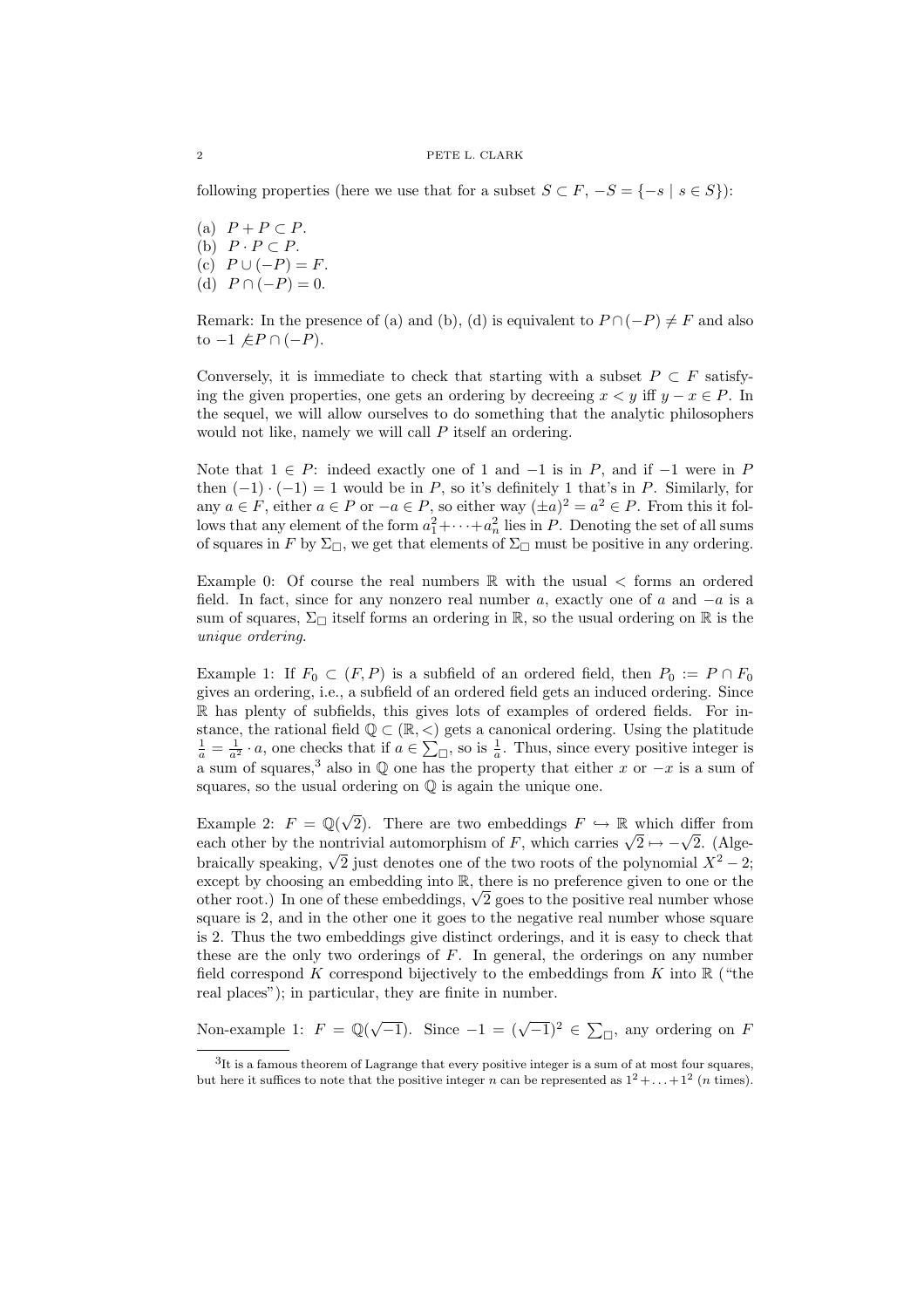would have −1 in its positive cone, a contradiction.

Definition: A field F is formally real if  $-1$  is not a sum of squares of elements of F. Now, we may apply the same reasoning as in Non-example 1:

**Observation:** A field  $F$  which admits an ordering is necessarily formally real.

Non-example 2: No field of characteristic  $p > 0$  is formally real, since  $-1 = 1 + ... + 1$  $((p-1)$  times). So only fields of characteristic zero can admit orderings.

Non-example 3: No p-adic field is formally real. Indeed, it suffices to look at the fields  $\mathbb{Q}_p$ . If  $p \equiv 1 \pmod{4}$  then -1 is a square in  $\mathbb{Q}_p$ . If p is an odd prime, then it is well-known that  $X^2 + Y^2 = -1$  has a solution over  $\mathbb{F}_p$ , and Hensel's Lemma lifts it to a solution in  $\mathbb{Z}_p$ , so -1 is a sum of two squares in  $\mathbb{Q}_p$ . A slightly more elaborate application of Hensel's Lemma shows that −1 is a sum of 4 squares over  $\mathbb{O}_2$ .

Remarkably, the converse of the above observation holds.

Theorem 1. (Artin-Schreier) Any formally real field admits at least one ordering.

We will sketch the proof, if only to emphasize that it does not in any sense *construct* an ordering on a formally real field. Rather, given a formally real field, what we can produce is a canonical preordering. A preordering is a subset  $T \subset F$  satisfying axioms (a), (b) and (d) for orderings, but in place of (c) the weaker:

 $(c')$   $\sum_{\square} \subset T$ .

Now what is clear is that a field is formally real iff  $\sum_{\square}$  is a preordering on F. Moreover, this is the unique minimal preordering in any formally real field. The union of a chain of preorderings is itself a preordering, so  $\rm Zorn's \ Lemma<sup>4</sup>$  entitles us to a preordering which is not properly contained in any other preordering, and the point is to show that any maximal preordering does in fact satisfy the property  $T \cup (-T) = F$ , so gives an ordering. For this we need:

**Lemma 2.** For a preordering  $T \subset F$  and an element  $a \in F$ , the following are equivalent:

(i) the set  $T[a] = \{x + ya \mid x, y \in T\}$  is a preordering;

(ii) a is not in  $-\overline{T}$ .

Proof: Since no preordering can contain both a and  $-a$ , (i)  $\implies$  (ii) is clear. Convsersely, suppose a is not in  $-T$ . We claim that  $-1$  is not in  $T[a]$ , which is enough, since if  $T[-a]$  contained any nonzero element t and its additive inverse  $-t$ , it would contain  $-t \cdot t \cdot \frac{1}{t^2} = -1$ . Now, if  $-1 = x + ya$ , then  $-ya = 1 + x$  is a nonzero element of T, so  $a = -y^{-2}(1+x) \in -T$ , a contradiction.

Thus a maximal preordering  $T \subset F$  must satisfy  $T \cup T = F$ , i.e., T is an ordering. This completes the proof of the Artin-Schreier theorem. In fact, we showed more:

<sup>&</sup>lt;sup>4</sup>Added on 12/30/06: I presume that the Artin Schreier theorem requires the Axiom of Choice in the formal sense but have not been able to track down a reference.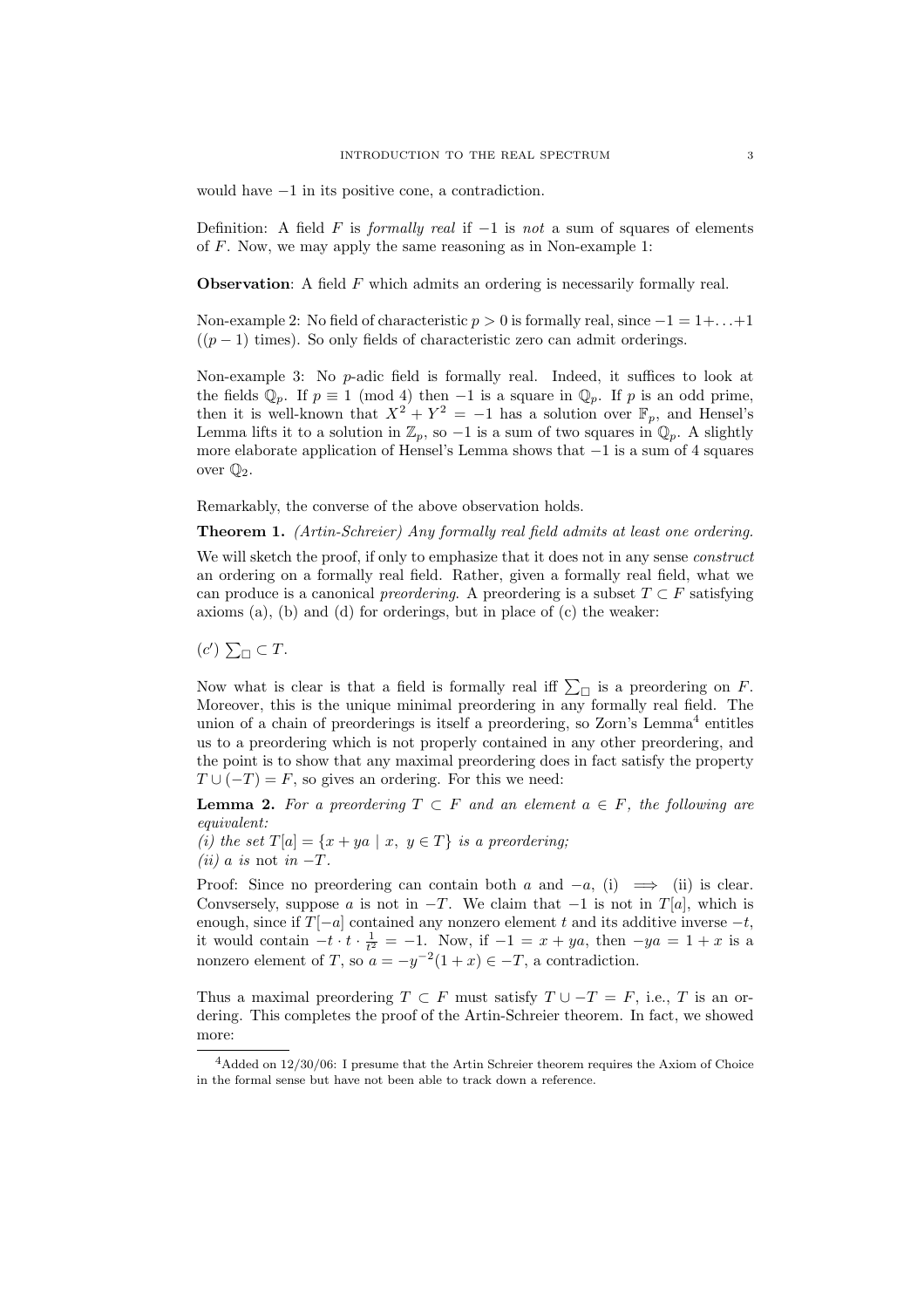**Corollary 3.** Let F be a formally real field and x be any element of F which is not a sum of squares. Then there exists an ordering on  $F$  in which x is negative.

Using Corollary 3 and a dollop of model theory, one gets an especially short and perspicuous affirmative solution to Hilbert's 17th Problem: a positive semidefinite polynomial  $f \in \mathbb{R}[t_1,\ldots,t_n]$  is a sum of squares of rational functions.<sup>5</sup>

We give some examples of using the Artin-Schreier theorem to deduce that orderings must exist.

**Proposition 4.** F can be ordered iff the rational function field  $F(t)$  can be ordered.

Proof: If  $F(t)$  is formally real, so, of course, is its subfield F. Inversely, suppose  $F(t)$  is not formally real:

$$
-1 = \left(\frac{p_1(t)}{q_1(t)}\right)^2 + \ldots + \left(\frac{p_n(t)}{q_n(t)}\right)^2.
$$

Now, seeking a contradiction, suppose  $F$  is formally real. Then  $F$  has characteristic zero, so in particular is infinite; hence there is an element  $a$  of  $F$  which is not a root of any of the finitely many polynomials  $q_i(t)$ . Plugging in  $t = a$ , we get that  $-1$  is a sum of squares in F, so F is not formally real.

Exercise 1: Prove that F can be ordered if and only if  $F((t))$  can be ordered.

Exercise 2: Let  $F = \bigcup_{\alpha \in I} F_{\alpha}$  be an arbitrary union of subfields  $F_{\alpha}$ . Show that F can be ordered if and only if each  $F_{\alpha}$  can be ordered. Conclude that there exist orderable fields of all cardinalities, e.g., rational function fields over  $\mathbb Q$  in lots of indeterminates.

Remark: Lang proved a vast generalization of Proposition 4: if  $V_{\text{R}}$  is a (geometrically irreducible) algebraic variety and  $F = \mathbb{R}(V)$  is its function field, then F is formally real iff V has a nonsingular real point. For instance, for  $a \in \mathbb{R}$ , the quotient field  $F_a$  of the ring  $\mathbb{R}[x, y]/(x^2 + y^2 - a)$  is formally real iff  $a > 0$ .

## 3. Orderings on rational function fields

We now know that for any formally real field  $F$ ,  $F(t)$  admits orderings – but what are they? We can strengthen Proposition 4 by showing that for any ordered field  $(F, P)$ , there are orderings on  $F(t)$  which extend the ordering P on F.

There is one ordering  $P_{\infty}$  in which we decree a polynomial  $a_n t^n + \ldots + a_0$  to be positive iff its leading coefficient  $a_n$  is a positive rational number.<sup>6</sup> This ordering has the property that for any rational number  $a, t-a > 0$ , i.e.,  $t > \mathbb{Q}$ : t is said to be "infinitely large." An ordered field for which there exists an element which is larger than every rational number (or equivalently, than any positive integer) is called non-Archimedean. In fact  $P_{\infty}$  is the unique ordering on  $\mathbb{Q}(t)$  in which t is infinitely large. There is also a unique ordering  $P_{-\infty}$  in which  $-t$  is infinitely large (we leave it as an exercise to describe it). Similarly there is a unique ordering  $P_{0+}$  in which

<sup>5</sup>Thus you see that model theory has its uses, and formally real fields are especially interesting to model theorists.

<sup>&</sup>lt;sup>6</sup>Since in any ordered field, a nonzero element a is positive iff  $a^{-1}$  is positive, an ordering on an integral domain always extends uniquely to its quotient field.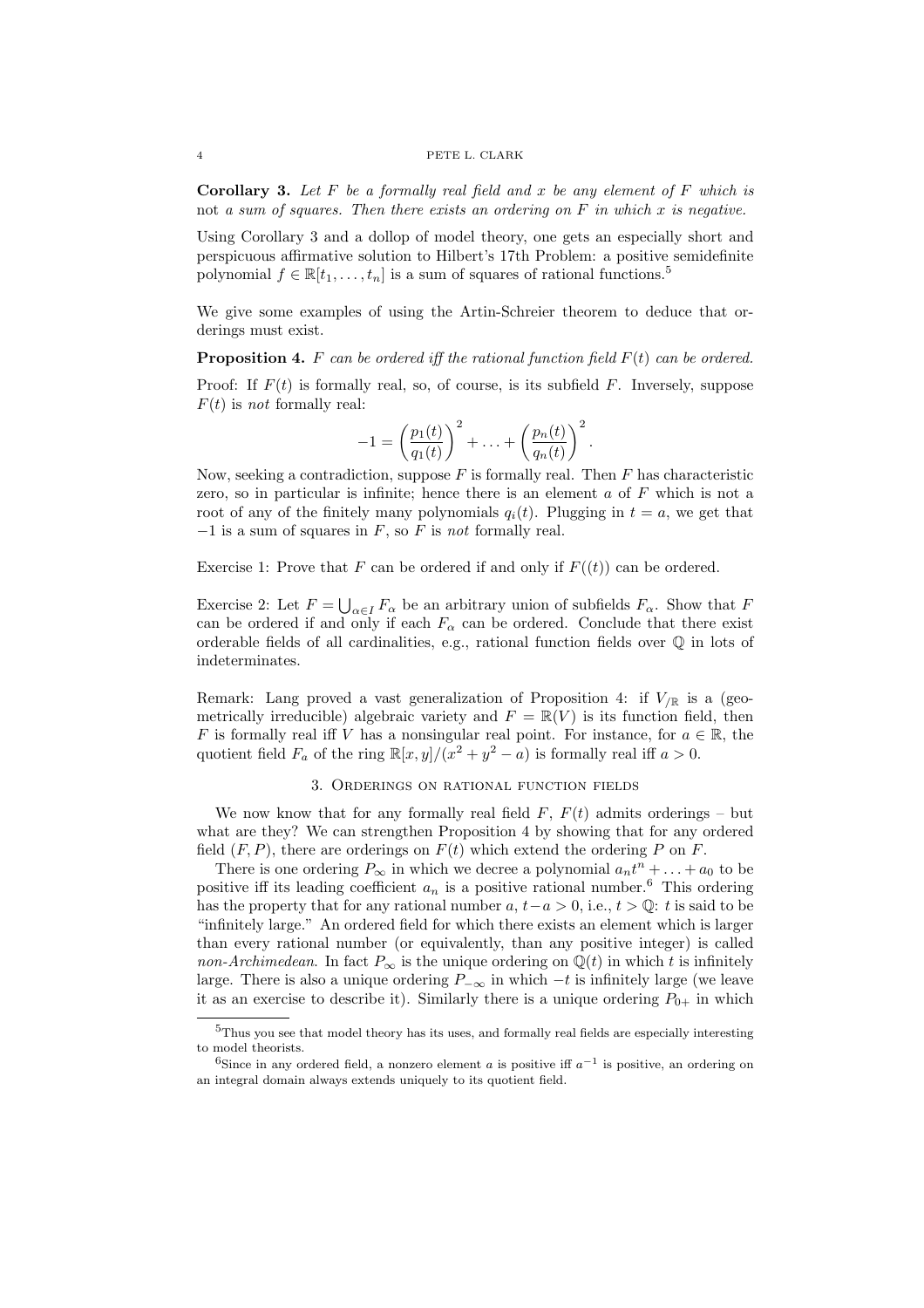$\frac{1}{t}$  is infinitely large: a polynomial is said to be positive if its smallest degree term is positive; similarly there exists an ordering  $P_{0-}$  for which  $\frac{-1}{t}$  is infinitely large. There are lots more orderings: indeed if F is any field, the image  $\varphi(P)$  of P under an automorphism  $\varphi$  of F is another ordering. The group of automorphisms of  $F(t)$ inducing the identity on F is the group of Mobius transformations  $t \mapsto \frac{at+b}{ct+d}$ , where  $ad - bc \neq 0$ . Let x be any element of F. Under the automorphism  $t \mapsto \frac{1}{t-a} P_{\infty}$ maps to an ordering  $P_{a+}$  in which  $\frac{1}{t-a}$  is infinitely large: here t is bigger than a but is smaller than any element  $b < a$ : we think of t is being infinitely close to but to the right of a. And there is a similar ordering  $P_{a-}$  in which t is infinitely close but to the left of any given element  $a$  of  $F$ .

Does  $P_{\infty+} \cup P_{\infty-} \cup \{P_{a+} \cup P_{a-} \mid a \in F\}$  give all orderings on  $F(t)$  extending the ordering  $P$  on  $F$ ? This is a surprisingly intricate question in general. Later we will come back to this point and see one choice of  $F$  for which the answer is "yes" and one for which the answer is "no."

Exercise 3: Show that a field admits an Archimedean ordering if and only if it can be embedded in R. Deduce from Exercise 2 that "most" formally real fields have cardinality too large to admit Archimedean orders. (There are also countable fields admitting only non-Archimedean orders.)

Exercise 4: Let  $(F, P)$  be an ordered field. Show that there are precisely two orderings on  $F((t))$  extending the ordering P on F.

#### 4. Pfister's theorem

We now know that the collection of all orderings of a formally real field can be quite complicated. Is there a good reason to try figure out what they all are?

To show you that the answer is "yes," I want to present a result due to Pfister. This is a result about quadratic forms, so let me give a brief review. A rank  $n$ quadratic form  $f(x_1, \ldots, x_n)$  over a field  $F$  – whose characteristic is not 2! – is just a homogeneous polynomial in which every term has degree two. Such a polynomial can be given by a matrix product  $f(x_1, \ldots, x_n) = vAv^T$ , where  $v = [x_1 \ldots x_n]$  and A is symmetric. Two quadratic forms are isomorphic if we can get from one to the other by making an invertible linear change of variables – in terms of matrices, this means we pass from A to  $PAP<sup>T</sup>$ , where P is invertible. Every quadratic form is isomorphic to a diagonal quadratic form  $a_1x_1^2 + \ldots + a_nx_n^2$ , which we denote by  $\langle a_1, \ldots, a_n \rangle$ . We also assume that our form is nondegenerate, which amounts to saying that none of the  $a_i$ 's are zero.

J.J. Sylvester defined an invariant of a nondegenerate quadratic form  $f = \langle a_1, \ldots, a_n \rangle$ over R: its signature, which is the number of positive entries minus the number of negative entries. (One must show that this difference is well-defined independent of the choice of diagonalization – this is Sylvester's Law of Inertia.) It is easy to see that a nondegenerate rank  $n$  quadratic form is determined up to isomorphism by its signature.

This can be generalized as follows: if  $P$  is any ordering on  $F$ , the  $P$ -signature  $\sigma_P(f)$  is the number of P-positive entries  $(a_i \in P)$  minus the number of P-negative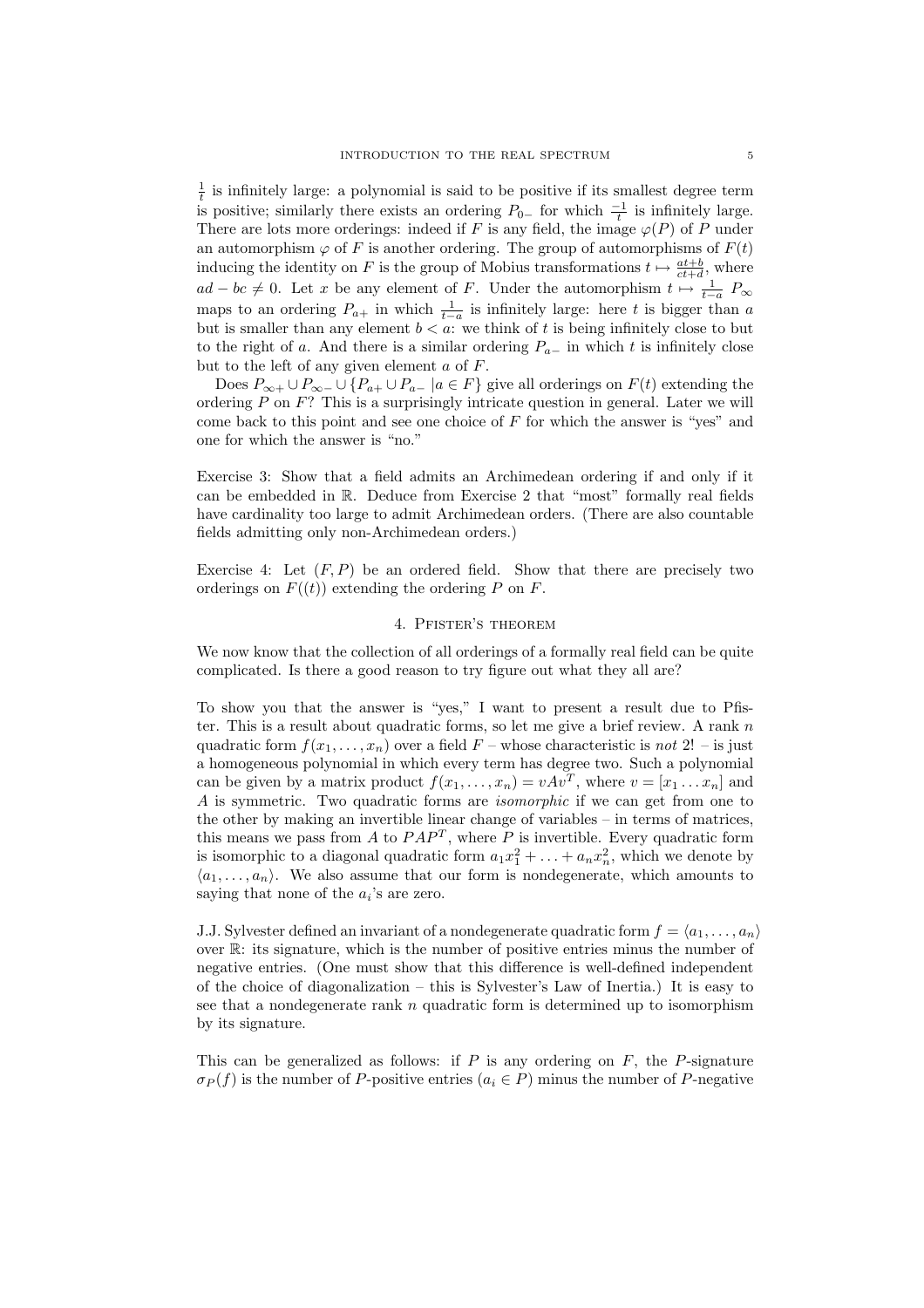entries  $(-a_i \in P)$  – again, this turns out to be well-defined. So for any field F (still not of characteristic 2), one can assemble a *total signature* invariant: let  $X(F)$  be the set of all orderings on  $F$  (it will be empty iff  $F$  is not formally real, but this case is not excluded); for any quadratic form  $f = \langle a_1, \ldots, a_n \rangle$ ,  $\sigma(f)$  is the function  $X(F) \mapsto \mathbb{Z}$  carrying  $P \mapsto \sigma_P(f)$ .

It is too much to ask that quadratic forms over an arbitrary field  $F$  are determined up to isomorphism by its rank and total signature (for instance this would say that all conics  $aX^2 + bY^2 + cZ^2$  over  $\mathbb Q$  with  $a, b, c > 0$  are isomorphic, and this is certainly false). But it is amazingly close to being true: there is a natural addition law on quadratic forms:  $\langle a_1, \ldots, a_n \rangle \oplus \langle b_1 \ldots, b_m \rangle := \langle a_1, \ldots, a_n, b_1, \ldots, b_m \rangle$ . In particular we have for any positive integer k,  $k \cdot f = f \oplus f \oplus \ldots \oplus f$ , k times.

Theorem 5. (Pfister's local-global theorem) Suppose f and g are two nondegenerate quadratic forms of the same rank over a field F.

a) If  $\sigma(f) = \sigma(g)$ , then there exists a positive integer  $\ell$  such that  $2^{\ell} \cdot f \cong 2^{\ell} \cdot g$ . b) If  $S: X(F) \to \mathbb{Z}$  is any function, there exists a positive integer m such that  $2^mS = \sigma(f)$  for some quadratic form f.

In other words, the problem of classifying all quadratic forms over *any field*  $F$  is solved by the total signature invariant "up to 2-primary torsion." One amazing thing about Pfister's result is that it is nontrivial even when  $F$  is not formally real: in this case  $X(F)$  is empty, and since there is exactly one function from the empty set to  $\mathbb{Z}$ , we get that any two quadratic forms f and g of the same rank are such that  $2^{\ell} f \cong 2^{\ell} g$  for sufficiently large  $\ell$ .

# 5. A TOPOLOGY ON  $X(F)$

There is a natural topology on  $X(F)$ : namely the open sets are given by finite intersections of (subbasic) open sets of the form

$$
H(a) = \{ P \in X(F) \mid a \in P \}
$$

as a ranges through nonzero elements of  $F$ : that is,  $H(a)$  is the set of orderings which regard a as positive. Note that  $H(-a) = X(F) \setminus H(a)$ , so that the  $H(a)$ and (and hence also all the basis elements) are closed as well open: this implies that  $X(F)$  is totally disconnected and Hausdorff. It is also compact. To see this, note that an ordering P of F gives rise to an element of  $Y = {\pm 1}^F$ , namely for each nonzero element a, we assign +1 if  $a \in P$  and  $-1$  if  $-a \in P$ . Giving  $\{\pm 1\}$ the discrete topology and  $Y$  the product topology, by Tychonoff's theorem it is a profinite – i.e., compact Hausdorff totally disconnected – space. It remains to be shown first that the topology on  $X(F)$  defined above is the same as the topology it gets as a subspace of  $Y<sub>1</sub><sup>7</sup>$  and second that  $X(F)$  is closed as a subspace of Y. Neither of these is especially difficult and we leave them to the interested reader.

If  $F_1 \hookrightarrow F_2$  is a field embedding, then the aforementioned process of restricting orders on  $F_2$  to orders on  $F_1$  gives a map  $X(F_2) \to X(F_1)$  which is easily seen to be continuous. So  $X$  is a functor from fields to profinite topological spaces. Our second "converse theorem" identifies its image:

<sup>&</sup>lt;sup>7</sup>One might wonder why we didn't save ourselves the trouble and define the topology on  $X(F)$ in this latter way. It turns out that the sets  $H(a)$ , called the *Harrison subbasis*, are important in their own right.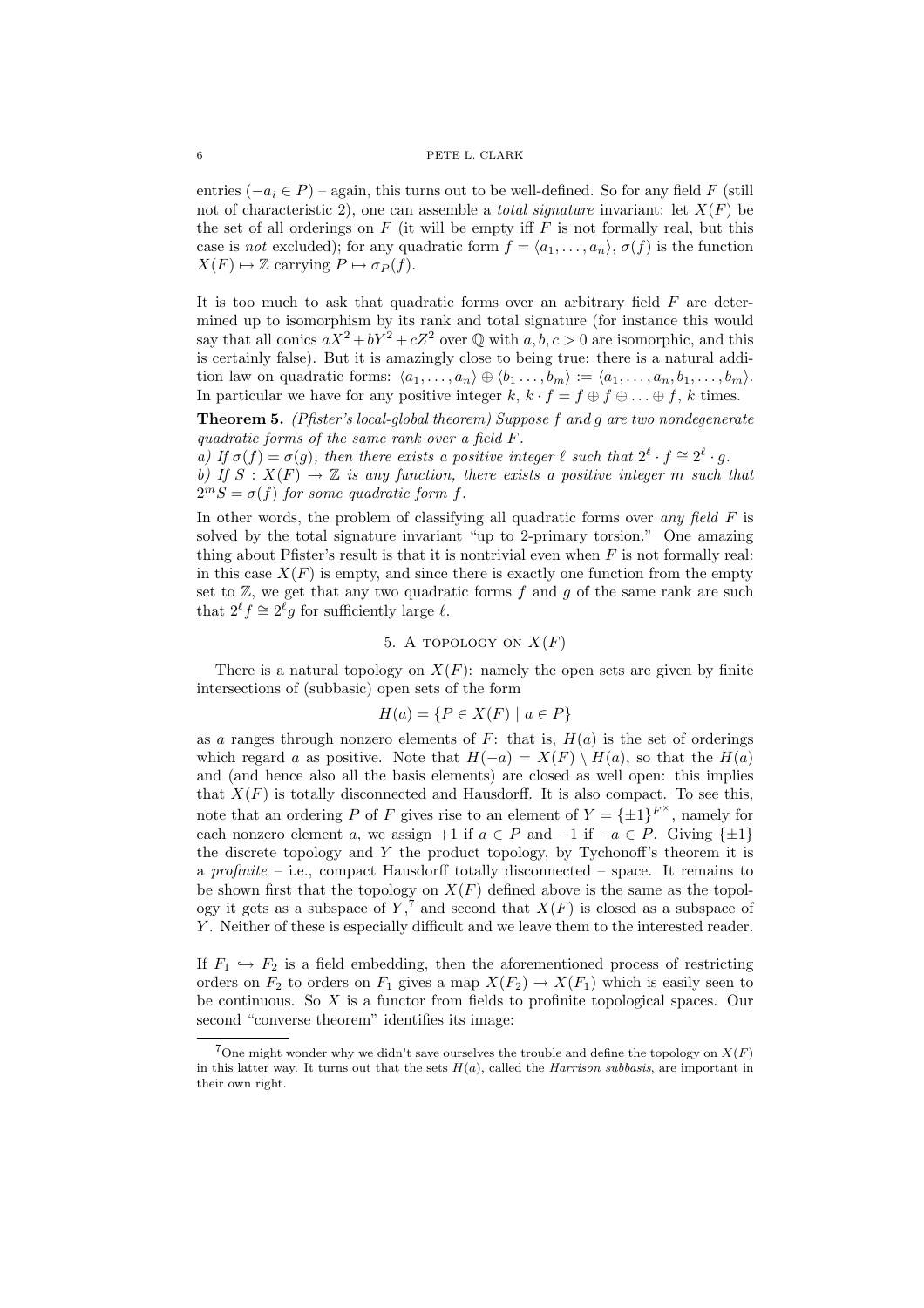**Theorem 6.** (Craven) Any profinite space X is homeomorphic to  $X(F)$  for some field F.

In full generality the proof is rather involved. However, the following exercises outline a (new?) proof in case  $X$  has a countable basis (or equivalently, by Urysohn's theorem, is metrizable).

Exercise 5: Let  $F = \lim_{\alpha} F_{\alpha}$  be a direct limit (i.e., directed union) of fields. Show  $X(F) = \lim_{\substack{\longleftarrow}} X(F_{\alpha})$  as topological spaces.

Exercise 6: Let  $F/\mathbb{Q}$  be a (possibly infinite) formally real Galois extension. Show that  $Aut(F) = Gal(F/\mathbb{Q})$  acts continuously and simply transitively on  $X(F)$ , and conclude that in this case  $X(F)$  is homeomorphic to the underlying topological space of a profinite group. In particular, if  $F/\mathbb{Q}$  is infinite,  $X(F)$  is an infinite profinite space without isolated points and with a countable basis, so is homeomorphonometer space without isolated points and with a countable basis, so is noneonlo-<br>phic to the Cantor set. (A good example is  $F = \mathbb{Q}(\{\sqrt{p}\})$  as p ranges over all the prime numbers: here  $\text{Aut}(F) \cong (\mathbb{Z}/2\mathbb{Z})^{\aleph_0}$  really looks like the Cantor set.)

Exercise 7\*: Use weak approximation of valuations to show that any inverse system

$$
\ldots \to S_{n+1} \to S_n \to \ldots \to S_1
$$

of finite sets can be realized as the system of  $X(F_n)$ 's where

$$
F_1 \ldots \hookrightarrow F_n \hookrightarrow F_{n+1} \hookrightarrow \ldots
$$

is a tower of number fields. Conclude that any profinite space with a countable basis arises as the space of orderings of an algebraic field extension of Q.

### 6. Orderings on rational function fields, again

Let us revisit the case of the orderings on  $F(T)$  extending a given ordering P on F. Recall that we found infinitely many orderings: indeed two for each point on the projective line  $\mathbb{P}^1/F$ .

Suppose that  $F = \mathbb{Q}$  (with its unique ordering); have we found all the orderings? It cannot be so – the subspace  $\mathbb{P}^1(\mathbb{Q}) \subset X(\mathbb{Q}(t))$  with its natural topology is without isolated points. But there is no such thing as a countably infinite compact Hausdorff space without isolated points – this contradicts the Baire category theorem. There must therefore be more orderings. They arise as follows: if  $\alpha \in \mathbb{R}$  is any real number (rational or not), the two orderings  $P_{\alpha+}$ ,  $P_{\alpha-}$  on  $\mathbb{R}(t)$  restrict to orderings on  $\mathbb{Q}(t)$ , and it is easy to see that all these orderings are distinct. Moreover, if  $\alpha \in \mathbb{R}$  is transcendental, then we get an Archimedean ordering by embedding  $\mathbb{Q}(t) \hookrightarrow \mathbb{R}$  as  $t \mapsto \alpha$ . We claim that these are all the orderings on  $\mathbb{Q}(t)$  and give the main idea the proof: an ordering P on  $F(t)$  for any t determines a gap in F, i.e., a partition of F into two subsets L and R (it is permissible for one of them to be empty) such that every element of  $L$  is less than every element of  $R$ . Indeed, we put  $L := \{x \in F \mid x < t\}$  and  $R := \{x \in F \mid x > t\}$ . We leave it to the reader to figure out how to recover the ordering from the gap (except that in the case of orderings corresponding to irrational algebraic numbers, each gap corresponds to two orderings).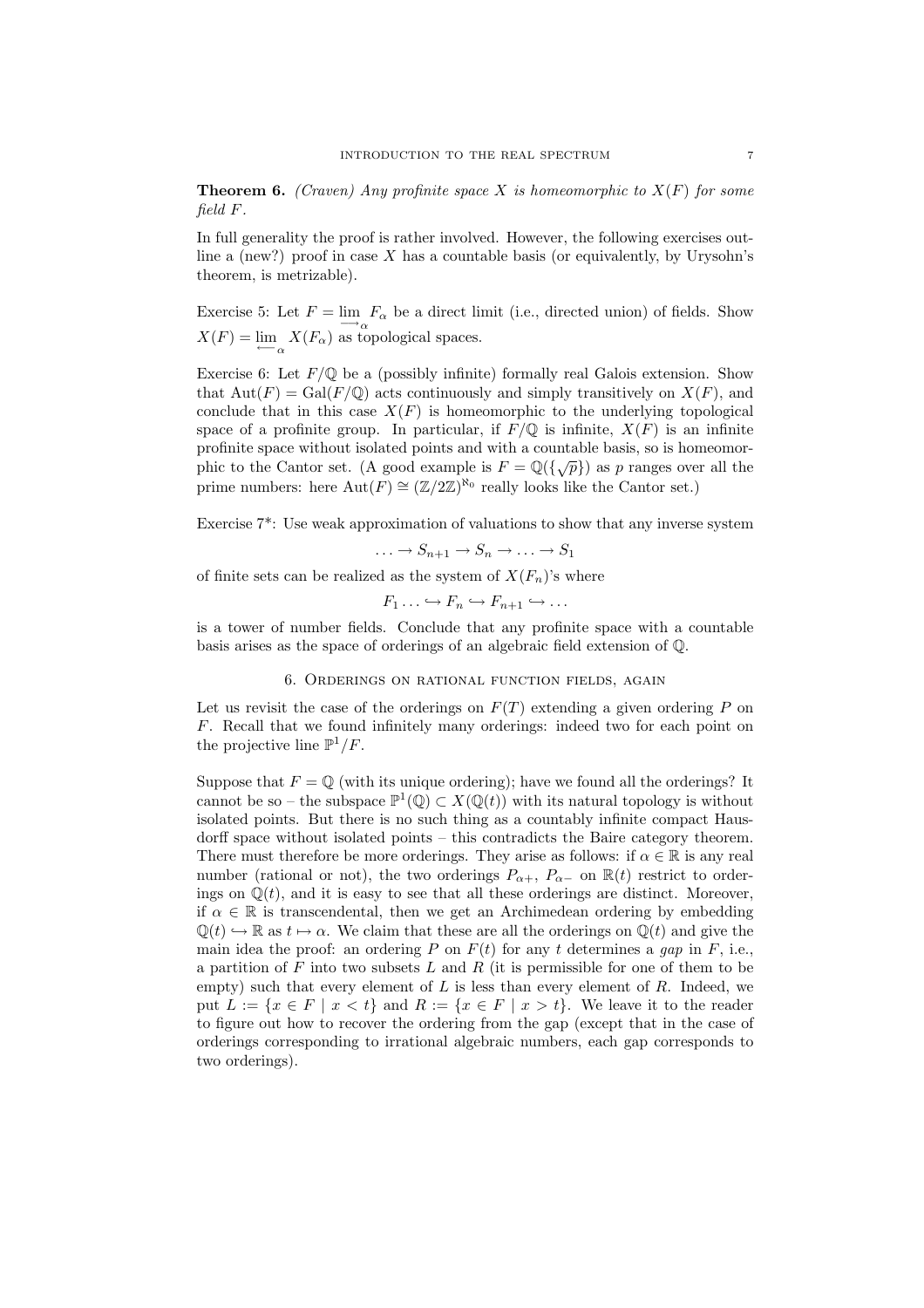Now if  $F = \mathbb{R}$ , things are simpler: when L and R are nonempty, then either L contains its least upper bound  $\alpha$ , in which case the ordering is  $P_{\alpha+}$ , or R contains its greatest lower bound  $\alpha$ , in which case the ordering is  $P_{\alpha-}$ . Thus:

# **Proposition 7.** Let  $F = \mathbb{R}(t)$ . Then  $X(F) = \{P_+, P_- \mid P \in \mathbb{P}^1(\mathbb{R})\}.$

Here is a topological description of  $X(\mathbb{R}(t))$ :  $\mathbb{P}^1(\mathbb{R})$  itself would just be the onepoint compactification of  $\mathbb{R}$ , i.e., a circle  $S^1$ . A good way to picture  $X(\mathbb{R}(t))$  is as the set of "oriented points" on the circle: i.e., we get a point of  $\mathbb{P}^1(\mathbb{R})$  together with a local orientation. It is in fact the case that the quotient space  $X(\mathbb{R}(t))/\sim$  where  $P_+ \sim P_-$  is just the usual circle  $S^1$ . In fact, if  $F = \mathbb{R}(C)$  is the function field of any (geometrically irreducible) curve  $C/\mathbb{R}$ , then one can show that  $X(F)$  is again the set of oriented real points of C. To be sure, this is a bit strange:  $X(\mathbb{R}(C))$  is a totally disconnected space, but it has as a continuous image via a very simple quotient map the honest space of real points  $C(\mathbb{R})$ . It thus seems clear that the algebraic notion of a space of orderings "knows about" the topological space  $C(\mathbb{R})$ .

Question 8. Is there some more direct order-theoretic construction that will give us the topological space  $C(\mathbb{R})$ , and that can be generalized to higher dimensional varieties and other fields?

Lang's Theorem (end of  $\S2$ ) provides some reason to suspect an affirmative answer: using the correspondence between one variable function fields and smooth algebraic curves, we get at least that  $C(\mathbb{R}) \neq \emptyset \iff X(\mathbb{R}(C)) \neq \emptyset$ . For  $d > 1$ , there is no unique way to go from a function field F of transcendence degree d over  $\mathbb R$  to a d-dimensional algebraic variety  $V_{/\mathbb{R}}$ : the function field is only a birational invariant. It is interesting to note that Lang's theorem implies that having a smooth rational point is a birational invariant of a real algebraic variety. Indeed this is true for varieties over any field and is due, independently, to Nishimura and Lang himself.<sup>8</sup> So those with experience with conventional algebraic geometry and the connections to valuation theory (especially, the "Zariski Riemann surface") might suspect that we should rather be looking at orderings on *rings* rather than just fields.

# 7. The real spectrum of a commutative ring, of an R-variety, of a **SCHEME**

The answer to Question 8 is yes, and as hinted at just above, the key idea is to "cross-breed" the notions of space of orderings and the prime spectrum of a commutative ring. We can only outline it briefly, hoping that its appeal will nevertheless be evident.

Let A be any commutative ring. We will define the notion of an ordering on A. The set of all orderings on A, endowed with a topology as above, will be the real spectrum of A, denoted  $Spec_r(A)$ .

An ordering on A can be given by a "cone"  $T \subset A$  which is now required to satisfy the following properties:  $T + T \subset T$ ,  $T \subset T$ ,  $T \cup -T = A$ , and: lastly but most importantly, the axiom  $P \cap -P = 0$  for fields is replaced by:  $T \cap -T = \mathfrak{p}$  is a prime ideal, called the *support* of T. Here  $a >_T 0$  means that a is in T and is not in  $-T$ . Note the essential difference: elements in  $\mathfrak{p} = \text{supp } T$  are neither T-positive

<sup>&</sup>lt;sup>8</sup>I wonder whether Lang was motivated by his work on the real case; it may well be so.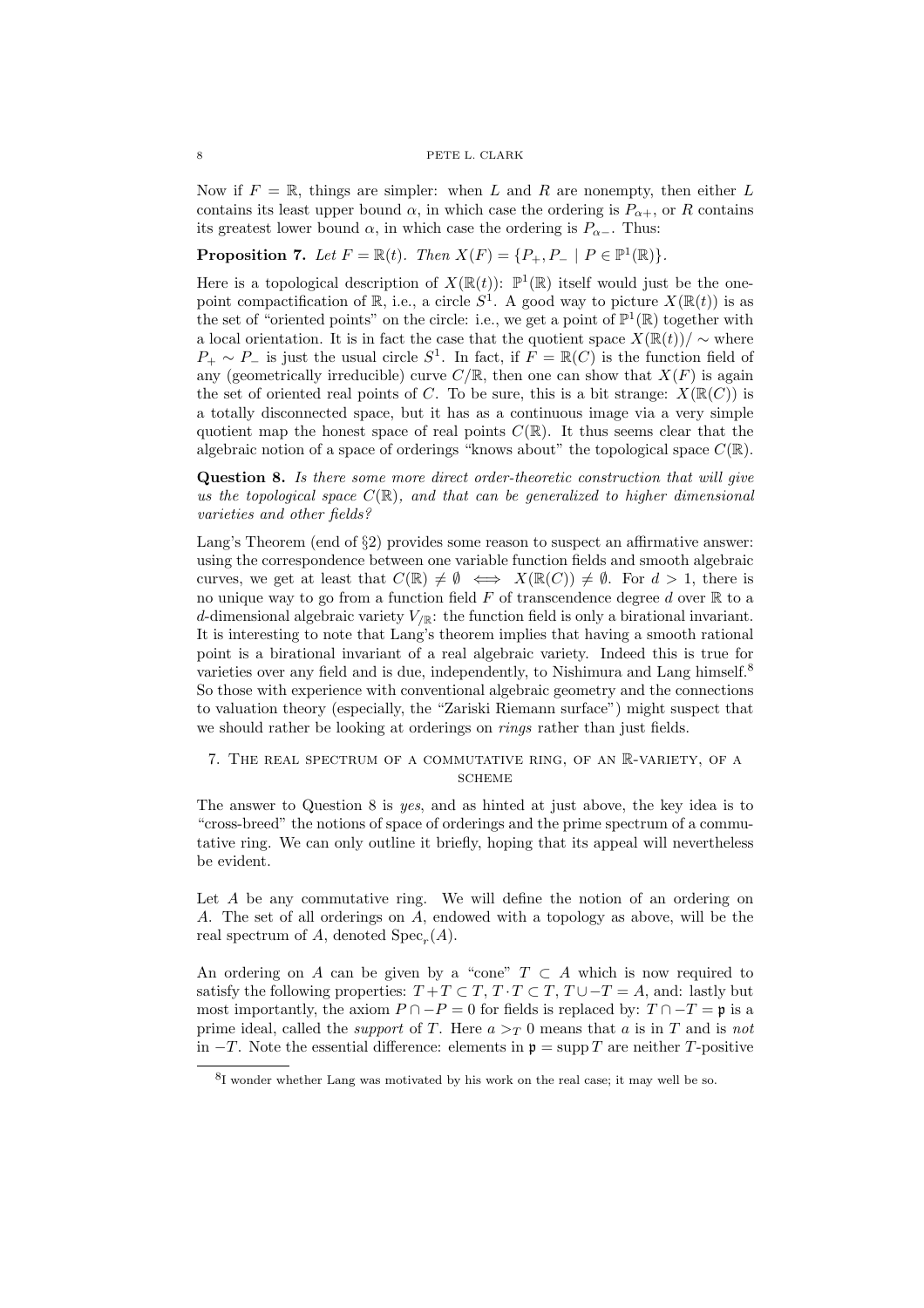nor T-negative; thus, if  $\mathfrak p$  is not the zero ideal, T is not a total ordering.

Another way of saying the same thing is that an ordering on A is given by a choice of prime ideal  $\mathfrak p$  of A together with an ordering P on the quotient field  $F_{\mathfrak p}$ of the integral domain  $A/\mathfrak{p}$ . (We recover T as the subset of elements a of A such that the image of a in  $A/\mathfrak{p} \subset F_{\mathfrak{p}}$  is non-negative with respect to the ordering P.)

The set of all orderings,  $Spec_r(A)$ , is topologized as follows: a subbasis of open sets is given by the sets

$$
H(a) = \{ T \in \text{Spec}_r(A) \mid a >_T 0 \}
$$

for all  $a \in A$ . With this topology,  $Spec_r(A)$  becomes quasi-compact but not necessarily Hausdorff. Because orderings need not be total orderings, we will have  $H(-a) \neq \text{Spec}_r(A) \setminus H(a)$  in general. Indeed,  $\text{Spec}_r(A)$  is usually *not* totally disconnected. This is good news: the topology on  $Spec_r(A)$  is not just some formal thing but contains honest geometric information about A.

The second definition of orderings gives us a canonical "forgetful" map f from  $Spec_r(A)$  to the usual prime spectrum  $Spec A: (\mathfrak{p}, P \in X(F_{\mathfrak{p}})) \mapsto \mathfrak{p}).$  This map is continuous, and its image is precisely the set of primes whose quotient fields  $F_{\mathfrak{p}}$  are formally real ("real primes"). In fact the fibre  $f^{-1}(\mathfrak{p})$  over a real prime is homeomorphic to  $X(F_{\mathfrak{p}})$ .

On the other hand,  $Spec_r(A)$  itself has the structure of a partially ordered set: we write  $T_1 \leq T_2$  if  $T_1 \subset T_2$ . The closed points of  $Spec_r(A)$  are precisely the orderings which are maximal elements of this poset. Because  $T_1 \subset T_2$  implies supp  $T_1 \subset \text{supp } T_2$  and distinct orderings with the same support are incomparable, an ordering whose support is a maximal ideal is necessarily maximal. However the converse is not true, and we will soon see an example. Denote by  $MaxSpec_r(A)$ the subset of maximal orderings with the induced (subspace) topology. This is a compact Hausdorff space (but not totally disconnected!).

If you are familiar with the topology of  $Spec A$ , you know that there is a similar but simpler partial ordering (just inclusion of ideals) and that all the above statements are true for Spec A. However, the following fact is true for  $\text{Spec}_r A$  and almost never for Spec A: namely, the collection of orderings  $T \in \text{Spec}_{r} A$  containing a given ordering  $T_0$  is linearly ordered. It follows that every ordering is contained in a unique maximal ordering, which gives us a retraction map

$$
r: \text{Spec}_r(A) \to \text{MaxSpec}_r(A)
$$

sending  $T$  to the unique maximal ordering containing it. This map is continuous and is in fact a quotient map. In other words, this construction is just what we need in order to "depointilize" the space  $X(\mathbb{R}(t))$ .

Example:  $A = \mathbb{R}[t]$ . A is a principal ideal domain, and Spec A consists of the zero ideal (0) – the "generic point" – whose quotient field is  $F := \mathbb{R}(t)$  that we studied above – and whose closed points correspond to maximal ideals, i.e., either to polynomials of the form  $t - a$  for a in R or to irreducible quadratic polynomials. The quotient field of  $A/(t - a)$  is R, which admits a unique ordering, so to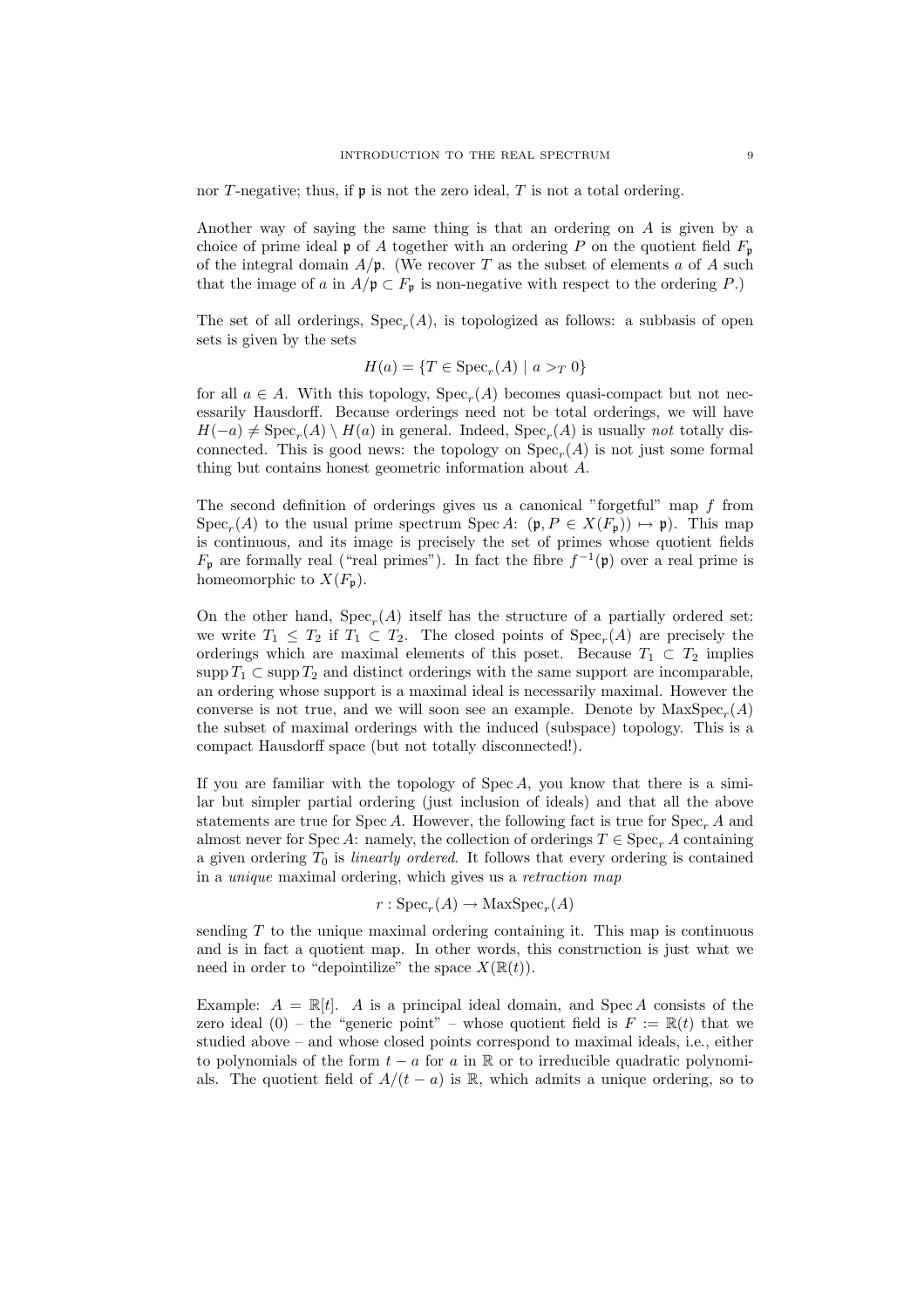each  $a \in \mathbb{R}$  we get a unique ordering whose prime ideal is  $(t - a)$ ; in the case of a closed point corresponding to an irreducible quadratic, the quotient field is the complex numbers, which is *not* orderable, so these are the points of Spec A which are not in the image of  $Spec_r(A)$ . But don't forget the generic point (0), each of whose orderings gives an ordering of  $A$ . In other words, we get an embedding  $X(\mathbb{R}(t)) \hookrightarrow \text{Spec}_r(A)$ . In this context, our above "quotient map"  $X(\mathbb{R}(t)) \to S^1$ is an instance of the above retraction map: the closed point  $x - a$  is the unique maximal point lying over both  $P_{a-}$  and  $P_{a+}$ .

Now in the setting of algebraic geometry, the ring A determines an affine variety  $V$  (as does any finitely generated  $\mathbb{R}$ -algebra), whose corresponding set of "real point"  $V(\mathbb{R})$  are precisely the maximal ideals whose quotient field is  $\mathbb{R}$  (rather than C). For  $A = \mathbb{R}[t], V(\mathbb{R}) \cong \mathbb{R}$  is "the affine line." The real spectrum "knows all of this" and more: we find  $V(\mathbb{R})$  as a subspace of  $Spec_r(A)$ , since each maximal ideal admits a unique ordering. You can check that the topology  $V(\mathbb{R})$  gets as a subspace is the right one – it really is homeomorphic to the real line. The full space  $\mathrm{Spec}_r(A)$ is an enriched version of  $V(\mathbb{R})$ . We have also  $MaxSpec_r(A)$  and the retraction map. Consider the composite:

 $V(\mathbb{R}) \subset \text{Spec}_r(A) \stackrel{r}{\rightarrow} \text{MaxSpec}_r(A).$ 

 $\text{MaxSpec}_{r}(A)$  consists of all the points on the real line together with two orderings,  $\pm\infty$ , which are maximal despite the fact that their support is not a maximal ideal. In other words, the embedding gives the two-point compactification of the real line.

This is not quite what we expected (it would have been more reasonable to guess that the quotient map would have identified  $\pm \infty$  to get the one-point compactification of  $\mathbb{R}$ , i.e.,  $S^1$ ), but it is at least as interesting. This construction can be applied to any affine R-variety to get a natural compactification, which is very interesting on purely geometric grounds. If we really wanted to see  $S<sup>1</sup>$  in the picture, there are several ways to get it: we could start not with the affine ring  $\mathbb{R}[t]$  but with the ring  $\mathbb{R}[x,y]/(x^2+y^2-1)$ , whose corresponding  $V(\mathbb{R})$  is homeomorphic to  $S^1$ . (This is a profound difference between algebraic geometry over R and over C: over the complex numbers, the topological space associated to an affine variety is never compact, and we must introduce the machinery of projective varieties. But real projective space  $\mathbb{R}\mathbb{P}^n$  is itself the space associated to an affine variety!) Or you can globalize the construction: to any scheme  $X$  (which is a global geometric object obtained by gluing together different prime spectra Spec A you can associate a real spectrum Spec<sub>r</sub> X, so in particular one can consider  $Spec_r(\mathbb{RP}^1)$ , whose maximal spectrum is just  $S^1$ .

The real power of  $Spec_{r} V$  comes when V is a variety over a formally real field which is not  $\mathbb R$  exactly – one can (e.g.) replace  $\mathbb R$  by any *real-closed field*, a field which is formally real and for which no algebraic extension is formally real.<sup>9</sup> If  $V/\mathbb{R}$  is a nonsingular projective variety, then  $V(\mathbb{R})$  is a compact manifold: in particular it has finitely many connected components. If  $\mathbb R$  is replaced by an arbitrary

 $^{9}$ In a model-theoretic sense, the real-closed fields are non-standard models of the real numbers, but they arise naturally in many contexts and indeed are very closely related to the orderings of a field in a way we have not had time to discuss.